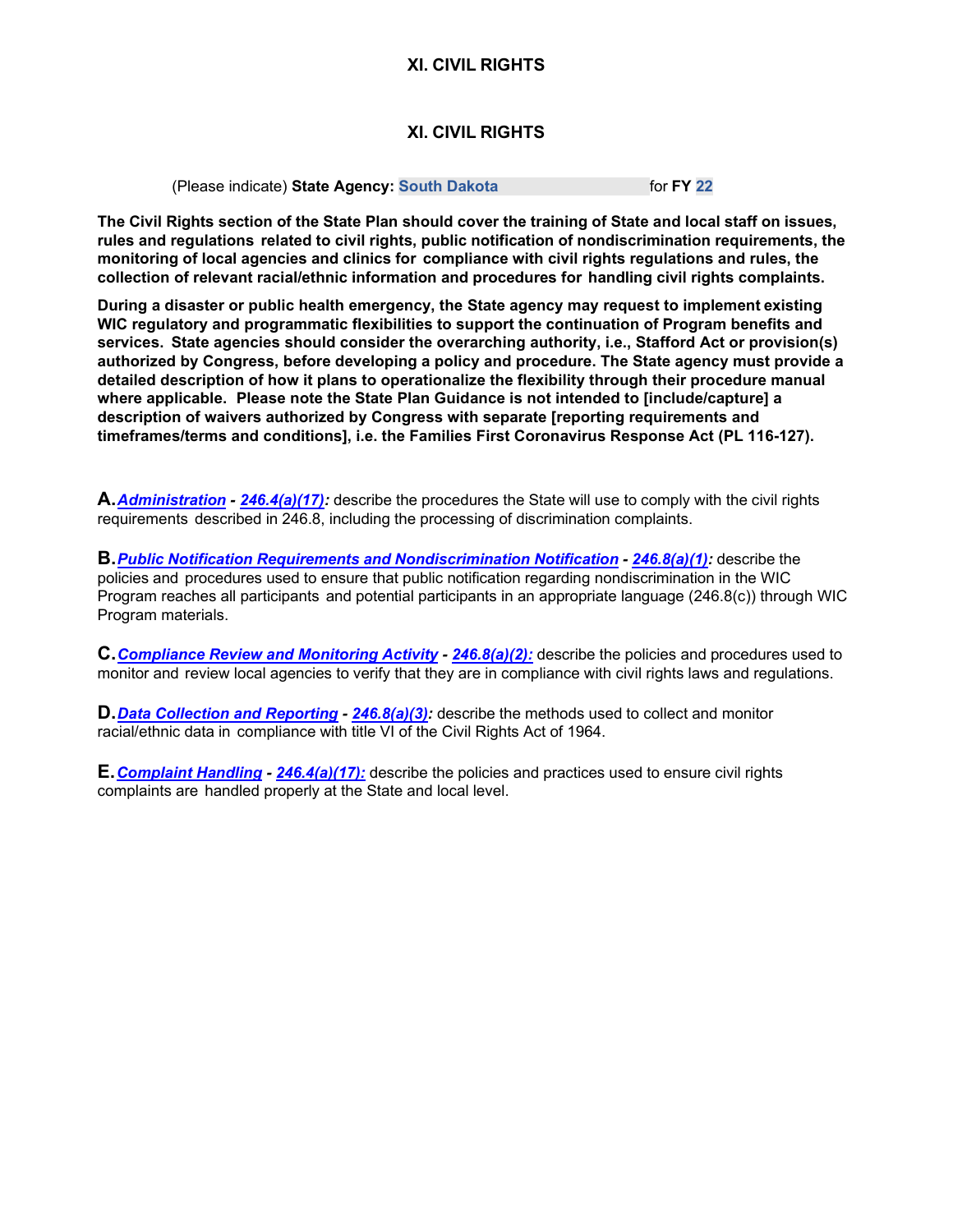# <span id="page-1-0"></span>**A. Administration**

- **1. The State agency designates an individual to coordinate, implement, conduct training, and enforce civil rights efforts.**
	- $\boxtimes$  Yes  $\Box$  No
- **a. The following methods are used to inform and update State and local agency staff of their obligations under civil rights rules, regulations, and instructions:**

|                                                  | <b>State</b><br><b>Agency</b>         | Local<br><b>Agency</b>     |  |  |
|--------------------------------------------------|---------------------------------------|----------------------------|--|--|
| Briefing for new employees                       | $\boxtimes$                           | $\boxtimes$                |  |  |
| Handouts for new employees                       |                                       |                            |  |  |
| Memos and updates                                |                                       | $\boxtimes$                |  |  |
| Presentations by civil rights coordinator        | П                                     | П                          |  |  |
| Presentation by staff other than WIC Program     | $\boxtimes$                           |                            |  |  |
| Other                                            | $\Box$                                |                            |  |  |
| If other, specify:                               |                                       |                            |  |  |
| b. Civil rights training is provided annually    |                                       |                            |  |  |
| $\boxtimes$ Yes<br>State agency staff            | $\Box$ No                             |                            |  |  |
| $\boxtimes$ Yes<br>Local agency staff            | $\Box$ No                             |                            |  |  |
| c. Civil rights training includes the following: |                                       |                            |  |  |
|                                                  |                                       |                            |  |  |
|                                                  | <b>State</b><br><b>Agency</b>         | Local<br><b>Agency</b>     |  |  |
| Collection and use of racial/ethnical data       | $\boxtimes$                           | $\boxtimes$                |  |  |
| Effective public notification systems            | $\boxtimes$                           | $\boxtimes$                |  |  |
| Complaint procedures                             | $\boxtimes$                           |                            |  |  |
| Compliance review techniques                     |                                       | $\boxed{\boxtimes}$        |  |  |
| Requirements for reasonable accommodation        | $\boxtimes$<br>$\overline{\boxtimes}$ | $\boxtimes$<br>$\boxtimes$ |  |  |
| of persons with disabilities                     |                                       |                            |  |  |
| Requirements for language assistance             | $\boxtimes$                           | $\boxtimes$                |  |  |
| Conflict resolution                              | $\boxtimes$                           | $\boxtimes$                |  |  |
| <b>Customer Service</b>                          | $\boxtimes$                           | $\boxtimes$                |  |  |

**DETAIL: Civil Rights Appendix and/or Procedure Manual (citation):** Policy and Procedure Manual Chapter 1 Administration/1.08 Civil Right; [www.sdwic.org/knowledge](http://www.sdwic.org/knowledge)

- **2. The State agency has copies of the following materials on file:**
	- ☒ FNS [Instruction,](https://fns-prod.azureedge.net/sites/default/files/113-1.pdf) 113-1
	- ☒ Title [VI \(1964\),](https://www.govinfo.gov/content/pkg/CFR-2010-title7-vol1/pdf/CFR-2010-title7-vol1-part15.pdf) 7 CFR 15
	- ⊠ Title IX, Education [Amendments,](https://www.govinfo.gov/content/pkg/CFR-2006-title7-vol1/pdf/CFR-2006-title7-vol1.pdf) 7 CFR 15a (sex discrimination)
	- ☒ Section 504, [Rehabilitation Act](https://www.govinfo.gov/content/pkg/CFR-2010-title7-vol1/pdf/CFR-2010-title7-vol1-part15b.pdf) of 1973, 7 CFR 15b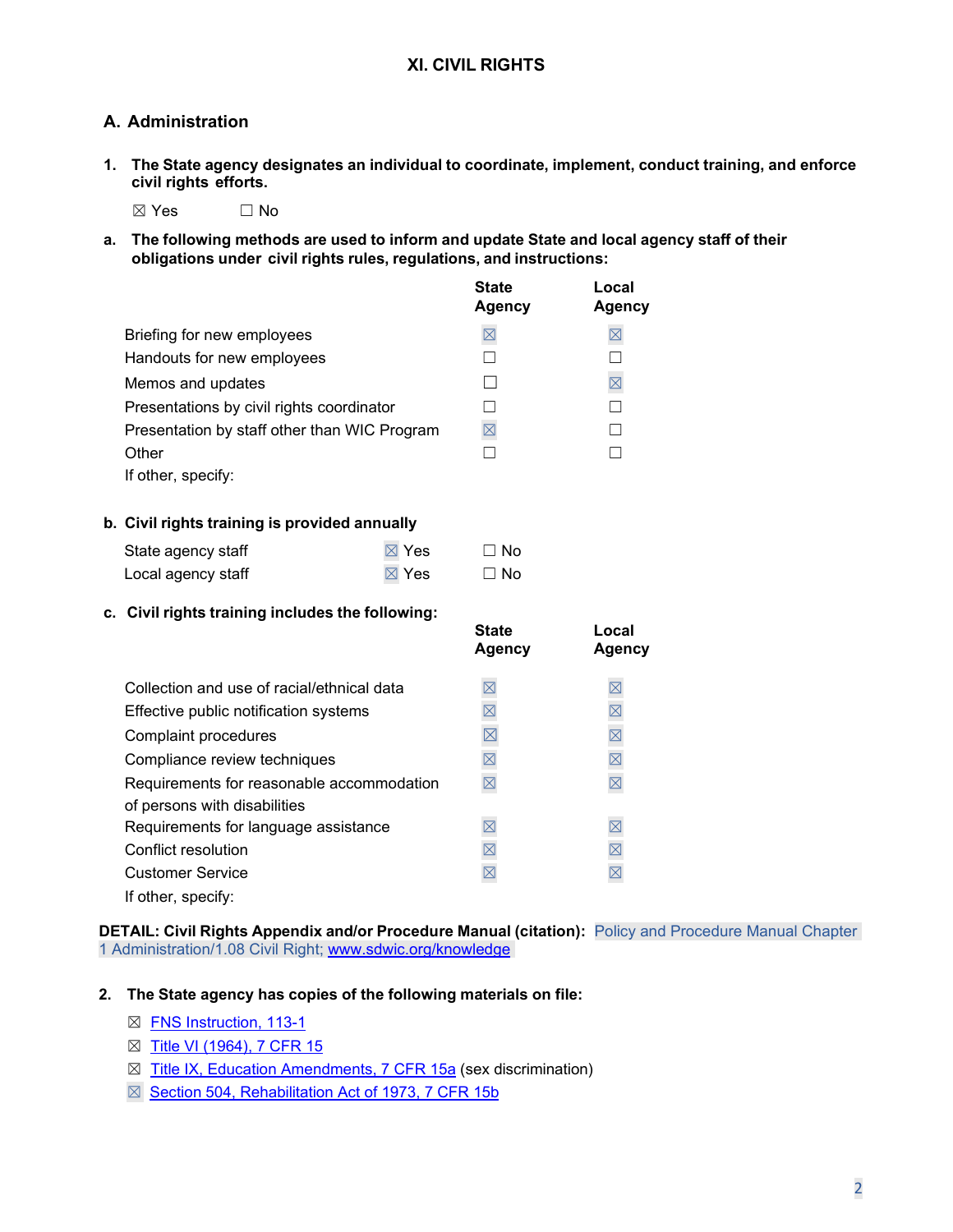- $\boxtimes$  Racial/Ethnic data collection policy and reporting [requirements](https://fns-prod.azureedge.net/sites/default/files/113-1.pdf)
- ⊠ Age Discrimination [Act of 1975, 45 CFR Part 91](https://ecfr.io/Title-45/cfr91_main)
- ☒ Americans [with Disabilities](https://www.ecfr.gov/cgi-bin/text-idx?node=28:1.0.1.1.36) Act, 28 CFR Part 35
- ☒ [Civil Rights Restoration Act](http://uscode.house.gov/statutes/pl/100/259.pdf) of 1987

**ADDITIONAL DETAIL: Civil Rights Appendix and/or Procedure Manual (citation):** Policy and Procedure Manual Chapter 1 Administration/1.08 Civil Right; [www.sdwic.org/knowledge](http://www.sdwic.org/knowledge)

- **3. The State agency's policy for reasonable accommodation for the disabled includes the most up-to-date special provisions for the disabled.**
	- $\boxtimes$  Yes  $\Box$  No

(Refer to FNS Instruction 113-1, Civil Rights Compliance and Enforcement–Nutrition Programs and Activities)

**ADDITIONAL DETAIL: Civil Rights Appendix and/or Procedure Manual (citation):** Policy and Procedure Manual Chapter 1 Administration/1.08 Civil Right; [www.sdwic.org/knowledge](http://www.sdwic.org/knowledge)

# <span id="page-2-0"></span>**B. Public Notification Requirements and Nondiscrimination**

- **1. Public Notification**
- **a. The State agency requires its local agencies to include the nondiscrimination policy statement and civil rights complaint procedure on the following (check all that apply):**
	- $\boxtimes$  Outreach letters to the general public  $\boxtimes$  Radio announcements
	- $\boxtimes$  Program information letters  $\boxtimes$  Publications
	- $\boxtimes$  Program information brochures  $\boxtimes$  Posters
	- $\boxtimes$  Program information bulletins  $\boxtimes$  Newsletters
	- $\boxtimes$  Newspaper announcements  $\boxtimes$  Referral material
	-
	- $\boxtimes$  Letters of invitation in the public hearing process
	- $\boxtimes$  Certification forms to be signed by participants
	- $\boxtimes$  Application forms (including computer-based forms)
	- $\Box$  Other (specify):
- **b. The State agency requires that the USDA nondiscrimination poster, "And Justice For All," or an FNS- approved substitute be displayed in the following places frequented by applicants and participants:**
	- $\boxtimes$  Clinic waiting rooms
	- ☐ Food instrument issuance offices
	- ☐Group/individual nutrition education areas
	- ☐Test kitchens
	- ☐ Warehouse distribution centers
	- $\Box$  Other (specify):
- 
- 
- 
- 
- 
- $\boxtimes$  Internet  $\boxtimes$  Television announcements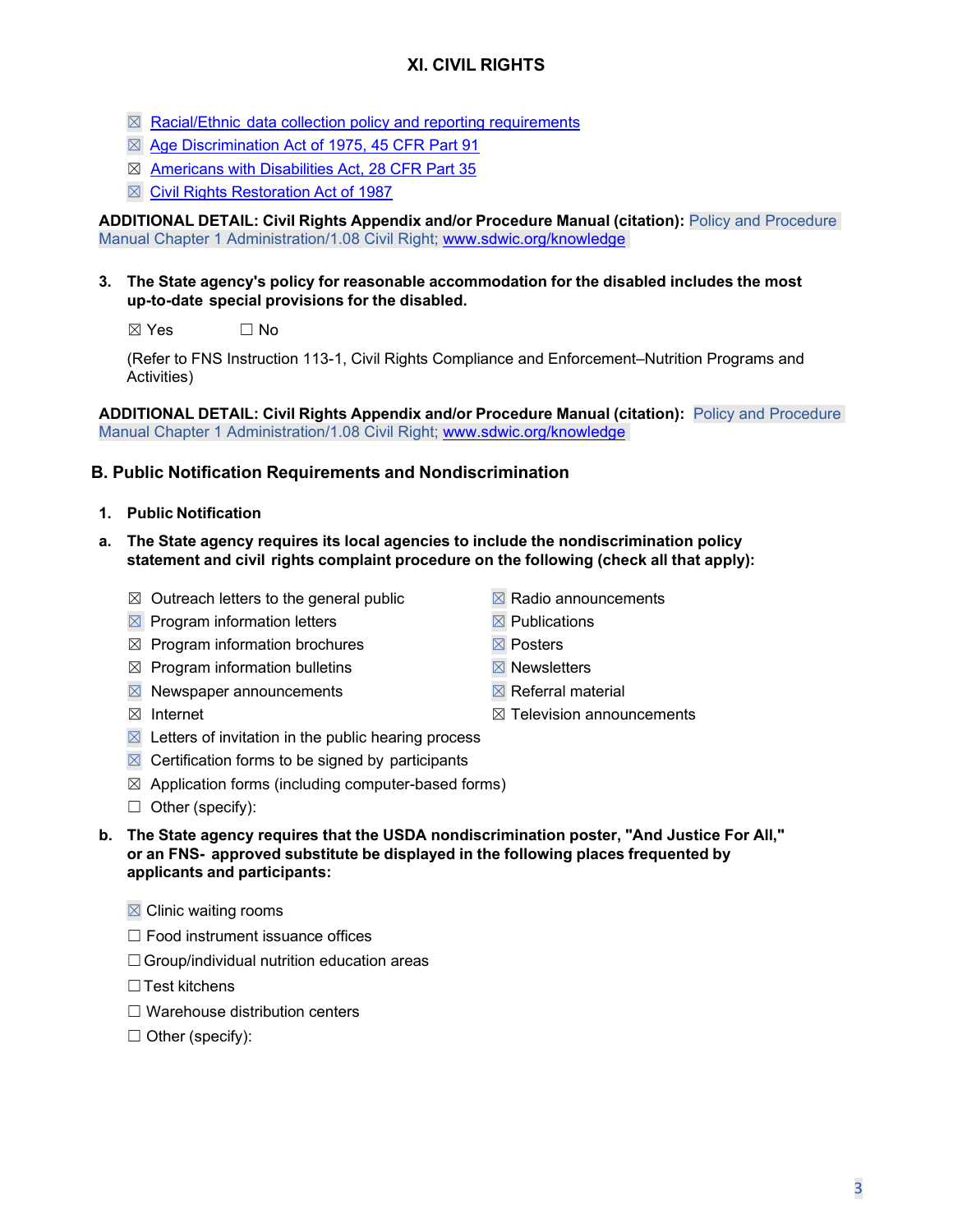- **c. Check the group categories that the State agency and its local agencies publicly inform of the following information (check all that apply; see key below):**
	- **1 2 3**
	- $\boxtimes$   $\boxtimes$   $\boxtimes$  Availability of Program benefits
	- $\boxtimes$   $\boxtimes$   $\boxtimes$  Eligibility criteria for participation
	- $\boxtimes$   $\boxtimes$  Location of LA/clinics operating WIC Program and (800) telephone numbers
	- $\boxtimes$   $\boxtimes$  Hours of service of LA/clinics operating WIC Program
	- $\boxtimes$   $\boxtimes$   $\boxtimes$  Rights and responsibilities
	- $\boxtimes$   $\boxtimes$  Nondiscrimination policy
	- $\boxtimes$   $\boxtimes$   $\boxtimes$  Civil rights complaint procedure
	- $1$  = general public
	- 2 = grassroots/community organizations that deal with potentially eligible minorities
	- 3 = potential eligibles/applicants/participants
- **d. The State agency ensures that advocacy/minority organizations and the general public are informed of the benefits/policies listed above (please provide the appropriate Procedure Manual citation of materials used):**

 $\Box$  Annually  $\boxtimes$  More frequently

**ADDITIONAL DETAIL: Civil Rights Appendix and/or Procedure Manual (citation): 1.22 Limited English Proficiency (LEP) Plan**

### **2.** Nondiscrimination Notification

- **a. The State agency or local agency:**
	- $\boxtimes$  Provides applicants/participant with key information, such as applications and materials describing eligibility criteria and procedures for delivery of benefits, in appropriate languages other than English in areas where a significant proportion of people with limited English proficiency (LEP) reside.
	- $\boxtimes$  Appropriate bilingual staff, volunteers, or other translation resources are available to serve applicants and participants in areas where a significant proportion of people with limited English proficiency (LEP) reside.
	- $\boxtimes$  All rights and responsibilities listed on the certification form are read to or by the applicants and participants in the appropriate language, or if the participant is sight or hearing impaired and requires assistance.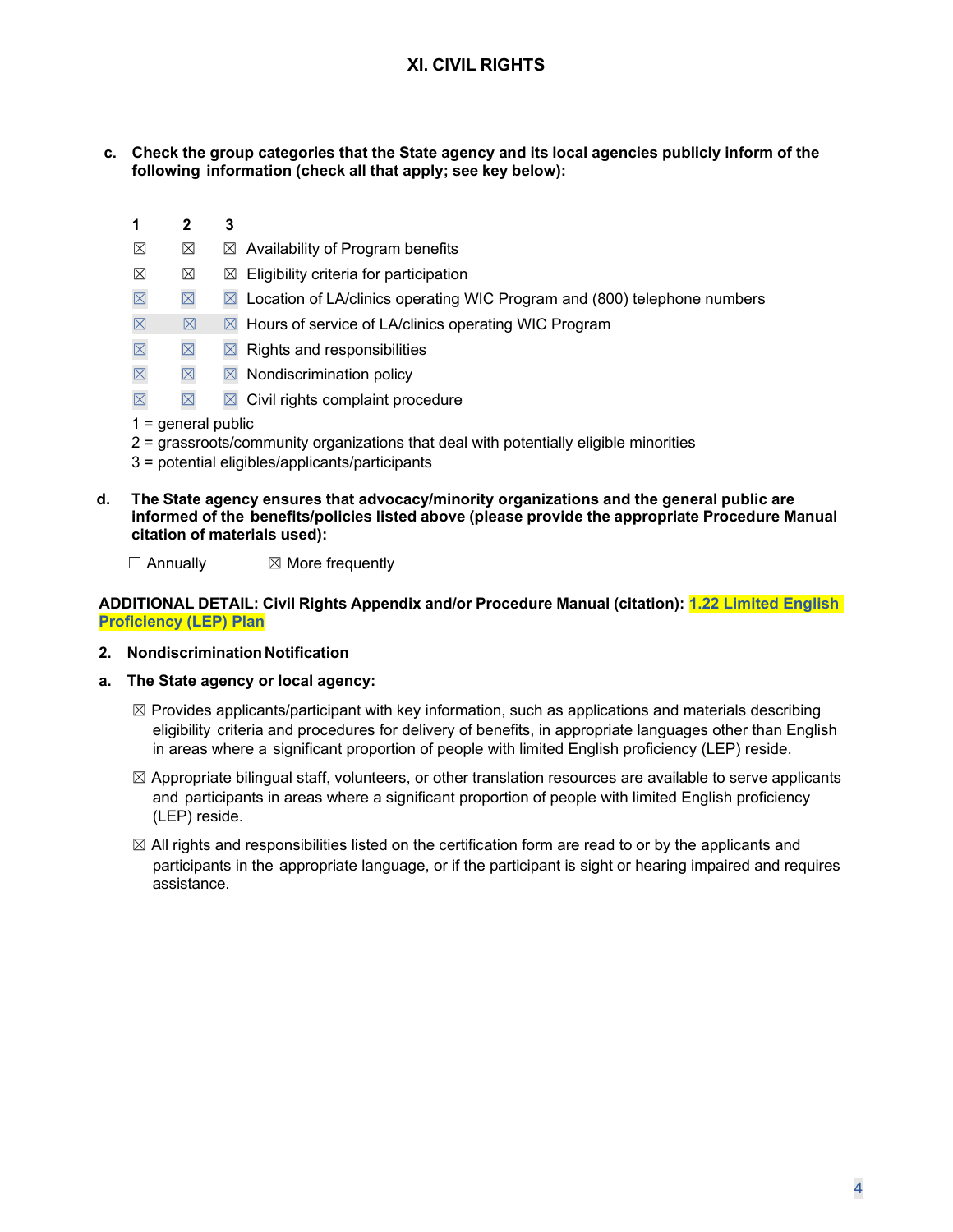**b. The State agency provides WIC Program materials and translators in the following languages (Check all that apply; M = Materials, VT = Volunteer Translators, PT = Paid Translators, BS = Bilingual Staff):**

| М        | VТ | PТ          | <b>BS</b>                             |
|----------|----|-------------|---------------------------------------|
|          |    |             |                                       |
| ⋈        |    |             | English                               |
|          |    | ⊠           | Spanish<br>$\boxtimes$                |
|          |    | ⊠           | French                                |
|          |    | ⊠           | Vietnamese                            |
|          |    | $\boxtimes$ | Chinese                               |
|          |    | $\boxtimes$ | $\Box$ Other Asian/Pacific (specify): |
|          |    | ⊠           | Tribal (specify):                     |
|          |    | ⊠           | <b>Braille</b>                        |
|          |    | ⊠           | Sign Interpreter                      |
| $\times$ |    | X           | Other (specify): Karen, Somali        |

### **ADDITIONAL DETAIL: Civil Rights Appendix and/or Procedure Manual (citation):** Chapter 1

Administration/1.08 Civil Rights and Chapter 2 Certification/2.22 Interpreter Services of Local Agency section of the State Plan; [www.sdwic.org/knowledge](http://www.sdwic.org/knowledge)

# <span id="page-4-0"></span>**C. Compliance Review and Monitoring Activity**

- **1. Compliance Review**
- **a. Civil rights reviews of local agencies are conducted:**
	- $\Box$  Separately
	- $\boxtimes$  In conjunction with another department, organization or service as part of an overall review

☒ Other (specify): As part of the Local Agency WIC Management Evaluation –

Program Compliance Review.

### **b. The State agency reviews all its local agencies for civil rights compliance with the nondiscrimination laws and regulations when it does its reviews.**

 $\boxtimes$  Yes  $\Box$  No

**ADDITIONAL DETAIL: Civil Rights Appendix and/or Procedure Manual (citation):** Chapter 1

Administration/1.08 Civil Rights and Chapter 9 Program Compliance/9.04 Program Compliance Review; [www.sdwic.org/knowledgebase](http://www.sdwic.org/knowledgebase)

### **2. Monitoring Activity**

- **a. In addition to the local agency reviews, the State agency uses the following means to ensure that local agencies operate in a nondiscriminatory manner:**
	- $\boxtimes$  Review of the racial/ethnic enrollment and/or participation data applications
- $\boxtimes$  Review of complaints
- $\boxtimes$  Review of participant surveys
- $\Box$  Participant interviews

 $\boxtimes$  Review of denied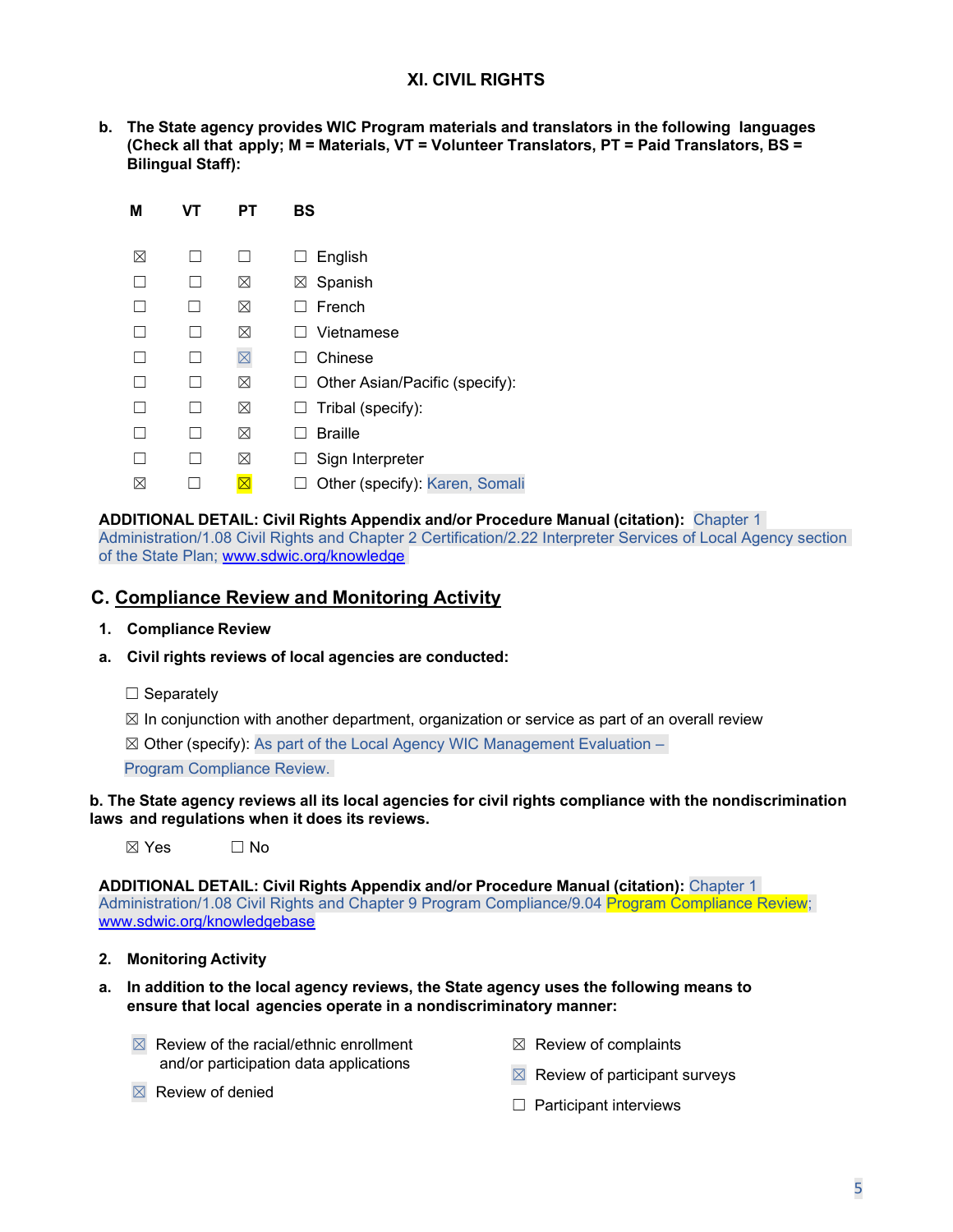$\boxtimes$  Review of waiting lists

☐ Other (specify):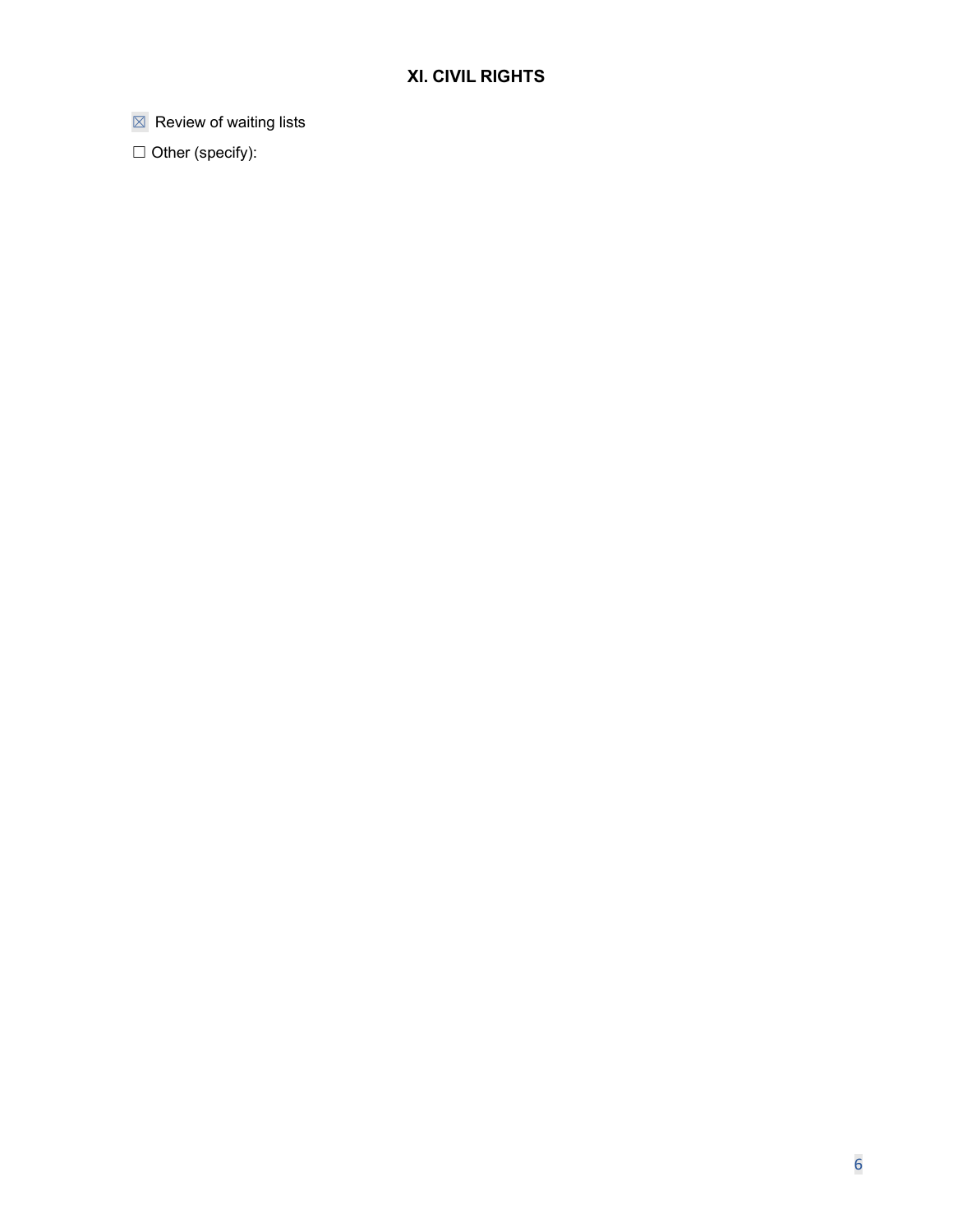### **b. The State agency checks for the following in local agency applications:**

- $\boxtimes$  The local agency has corrected all past substantiated civil rights problems or noncompliance situations
- $\Box$  The Civil Rights Assurance is included in the State-Local Agency Agreement
- $\Box$  A description of the racial/ethnic makeup of the service area is included in the application
- $\boxtimes$  Appropriate staff, volunteers, or other translation resources are available in areas where a significant proportion of people with limited English proficiency (LEP) reside

#### **c. The State agency checks for the following in its civil rights reviews of its local agencies:**

- $\boxtimes$  Case records include racial/ethnic data
- $\Box$  Where applicable, an explanation of why the racial/ethnic WIC participant level is not proportionate to the income eligible racial/ethnic population
- $\boxtimes$  The local agency has conducted civil rights training for its staff
- $\boxtimes$  The project area displays the USDA nondiscrimination poster, "And Justice For All," or an FNSapproved substitute
- $\boxtimes$  Program information has been provided to applicants, participants, and grassroots organizations or similar minority groups
- $\boxtimes$  The nondiscrimination policy statement and civil rights complaint procedure are included on all printed materials such as applications, pamphlets, forms, or any other materials distributed to the public
- $\boxtimes$  Racial/ethnic data are collected by actual count and maintained on file for 3 years
- $\boxtimes$  The local agency has corrected all past substantiated civil rights problems or noncompliance situations
- $\boxtimes$  Civil rights complaints are handled in accordance with the procedures outlined in FNS Instruction 113-1

#### **ADDITIONAL DETAIL: Civil Rights Appendix and/or Procedure Manual (citation):** Chapter 1

Administration/1.08 Civil Rights and Chapter 9 Program Compliance/9.04 Program Compliance Review; [www.sdwic.org/knowledgebase](http://www.sdwic.org/knowledgebase)

# <span id="page-6-0"></span>**D. Data Collection and Reporting**

#### **1. Data Collection**

#### **a. The State agency ensures the following when collecting civil rights data:**

- $\boxtimes$  All racial/ethnic categories are collected and reported as part of the program participant characteristics report
- $\boxtimes$  Racial/ethnic data definitions are in accordance with current OMB guidance and clinic procedures are in place to ensure the data is collected accurately
- $\boxtimes$  Data reported on participant characteristics include the number of persons on WIC master lists or persons listed in WIC operating files who are certified to receive WIC benefits
- $\boxtimes$  Collected racial/ethnic data and records are accessible only to authorized personnel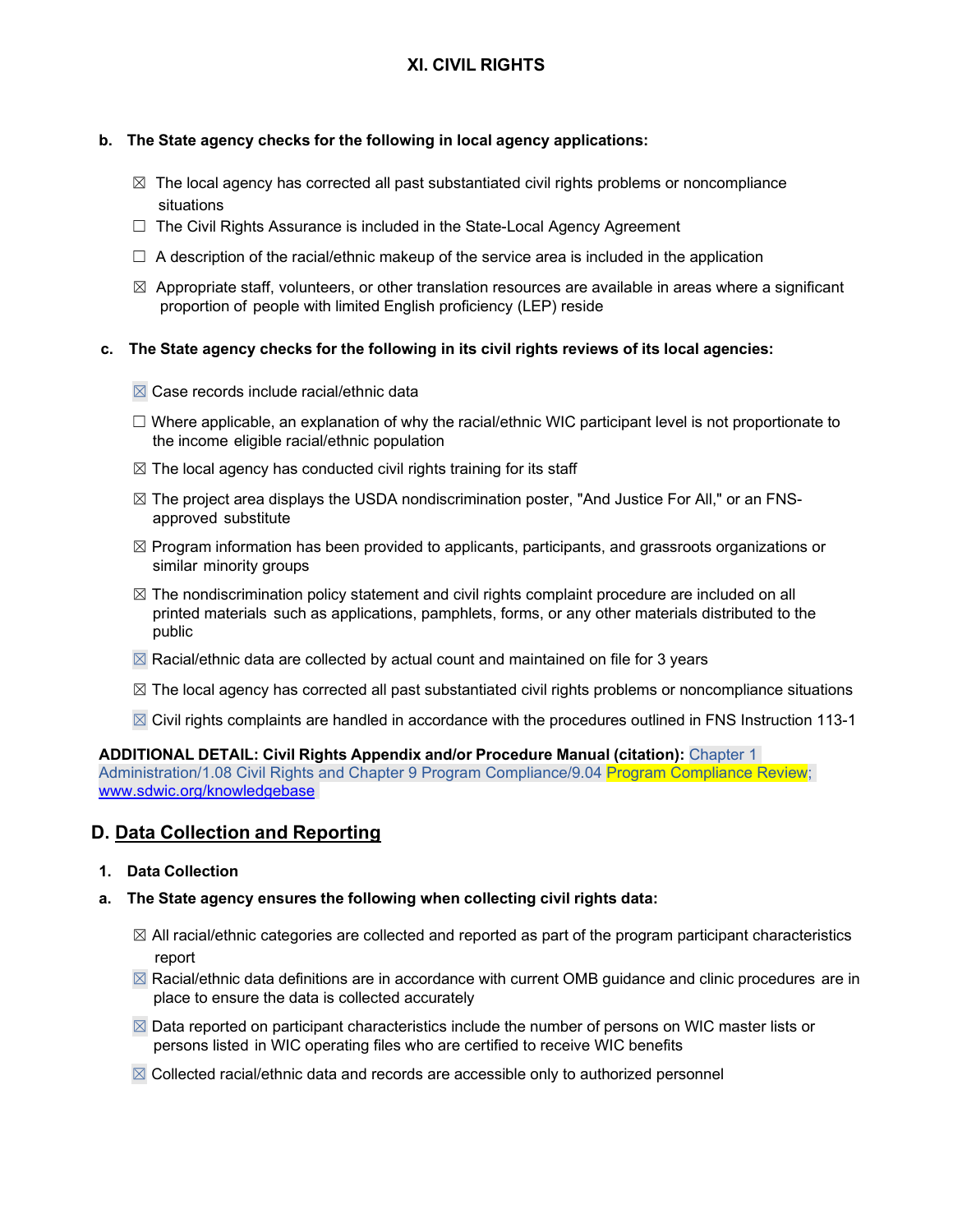- **b.** The State agency maintains a civil rights file which retains collected racial/ethnic data for three years.
	- $\boxtimes$  Yes  $\Box$  No

**ADDITIONAL DETAIL: Civil Rights Appendix and/or Procedure Manual (citation):** Policy and Procedure Chapter 1 Administration/1.08 Civil Rights; www.sdwic.org/knowledgebase

- **2. The State agency instructs its local agencies to obtain a participant's racial/ethnic category by (check all that apply):**
	- $\boxtimes$  Allowing self-identification by participant (must be used at participant's request)
	- ☐Visual identification/sight assessment by local agency staff
	- ☐ Local agency staff personally know participant's racial/ethnic category

☐Other (specify):

**ADDITIONAL DETAIL: Civil Rights Appendix and/or Procedure Manual (citation):** Policy and Procedure Chapter 1 Administration/1.08 Civil Rights; www.sdwic.org/knowledgebase

### <span id="page-7-0"></span>**E. Complaint Handling**

#### **1. The State agency ensures the following:**

- $\boxtimes$  WIC Program applicants and participants are informed where and how they may file a complaint of discrimination by directing them to the USDA Office of the Assistant Secretary for Civil Rights (OASCR) website [\(https://www.usda.gov/oascr/how-to-file-a-program-discrimination-complaint\)](https://www.usda.gov/oascr/how-to-file-a-program-discrimination-complaint) for proper Discrimination Complaint Filing processes.
- $\boxtimes$  WIC Program applicants and participants are informed that they can file their complaints directly with the U.S. Department of Agriculture or directly with the FNS HQ Civil Rights Division, their State agency, or their local agency. However, the local/State agency must then forward their complaint either directly to the FNS HQ Civil Rights Division or the U.S. Department of Agriculture.
- $\boxtimes$  All local agency staff are trained in discrimination complaint procedures
- $\boxtimes$  All written and verbal complaints alleging discrimination based on race, color, national origin, age, sex, or disability are accepted from applicants and participants by State agency and local agency staff and forwarded to the FNS HQ Civil Rights Division.
- ☒ Complaints alleging discrimination based on race, color, national origin, or age are forwarded to the FNS HQ Civil Rights Division through an FNS-established complaint procedure. (Regional Office receives copy of all complaints.)
- $\boxtimes$  Complaints alleging discrimination based on sex or disability are forwarded to the FNS HQ Civil Rights Division (for those State and local agencies without an FNS-approved grievance procedure in place).
- $\boxtimes$  Complaints alleging discrimination based on sex or disability are forwarded to the FNS HQ Civil Rights Division.

**ADDITIONAL DETAIL: Civil Rights Appendix and/or Procedure Manual (citation):** Policy and Procedure Chapter 1 Administration/1.08 Civil Rights; www.sdwic.org/knowledgebase

**2. The State agency uses a discrimination complaint form it has developed for acceptance of a complaint.**

 $\boxtimes$  Yes  $\Box$  No

**ADDITIONAL DETAIL: Civil Rights Appendix and/or Procedure Manual (citation):** USDA Program